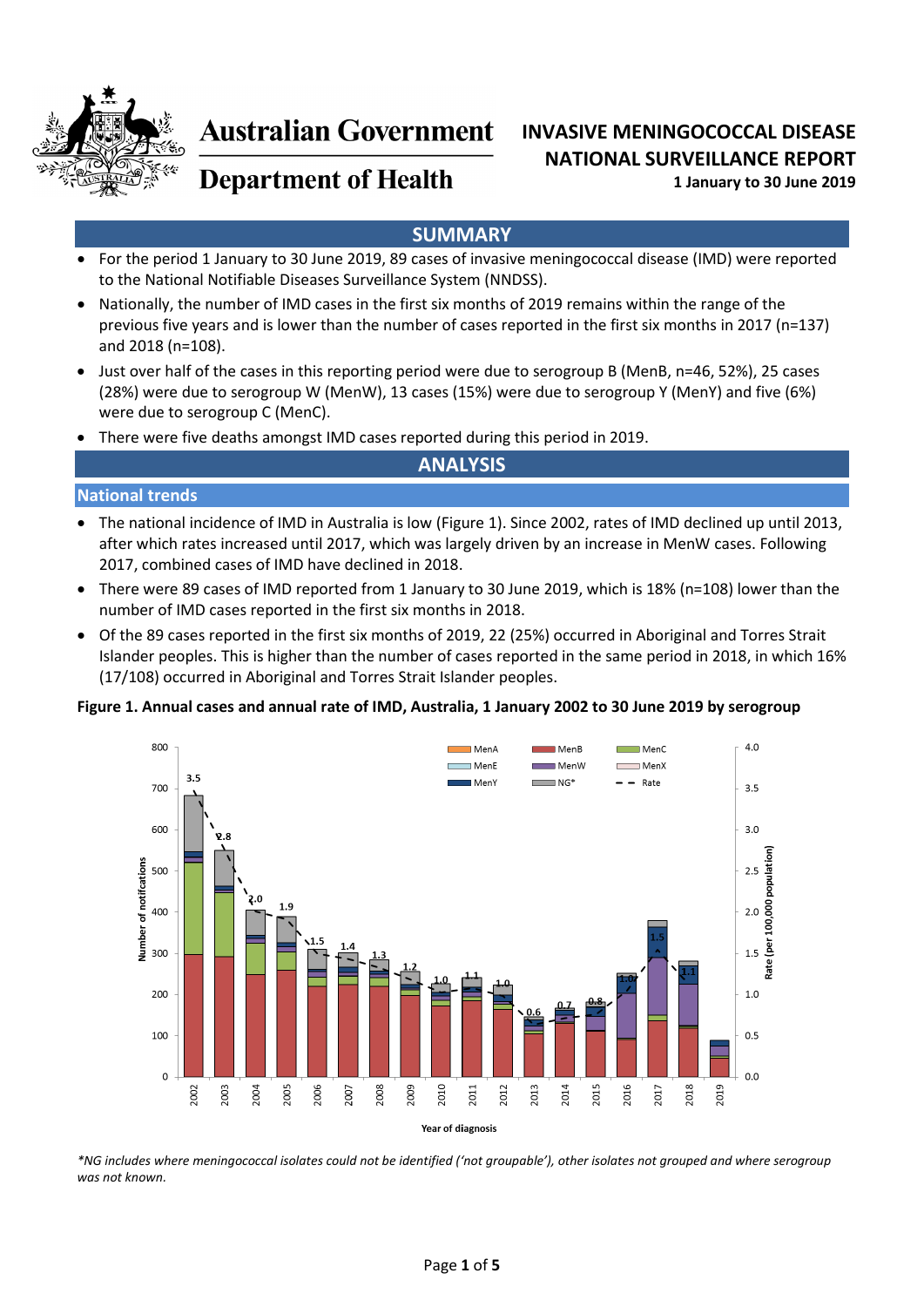#### **Seasonality**

- IMD tends to follow a seasonal pattern in Australia, with increased disease activity between June and September each year [\(Figure 2\)](#page-1-0).
- IMD notifications in the first six months of 2019 continued to follow the seasonal pattern, with notifications rising from May/June.
- From January to April 2019, cases of IMD were below the five year monthly rolling mean, however, cases exceeded the five year monthly rolling mean in May and June 2019 (Figure 2).

#### <span id="page-1-0"></span>**Figure 2. Cases of IMD, Australia, 1 January 2014 to 30 June 2019, by serogroup, month and year of diagnosis**



*<sup>\*</sup>NG includes where meningococcal isolates could not be identified ('not groupable'), other isolates not grouped and where serogroup was not known.*

#### **Age Distribution**

- Cases of IMD were reported across all age groups in the first six months of 2019, apart from those aged 40-44 years [\(Figure 3\)](#page-1-1). The median age of all IMD cases in this reporting period was 20 years (range: 0 years to 101 years).
- <span id="page-1-1"></span>• Amongst five year age groups, the number of cases were highest in those under 5 years (n=23) followed by those aged 15-19 (n=14).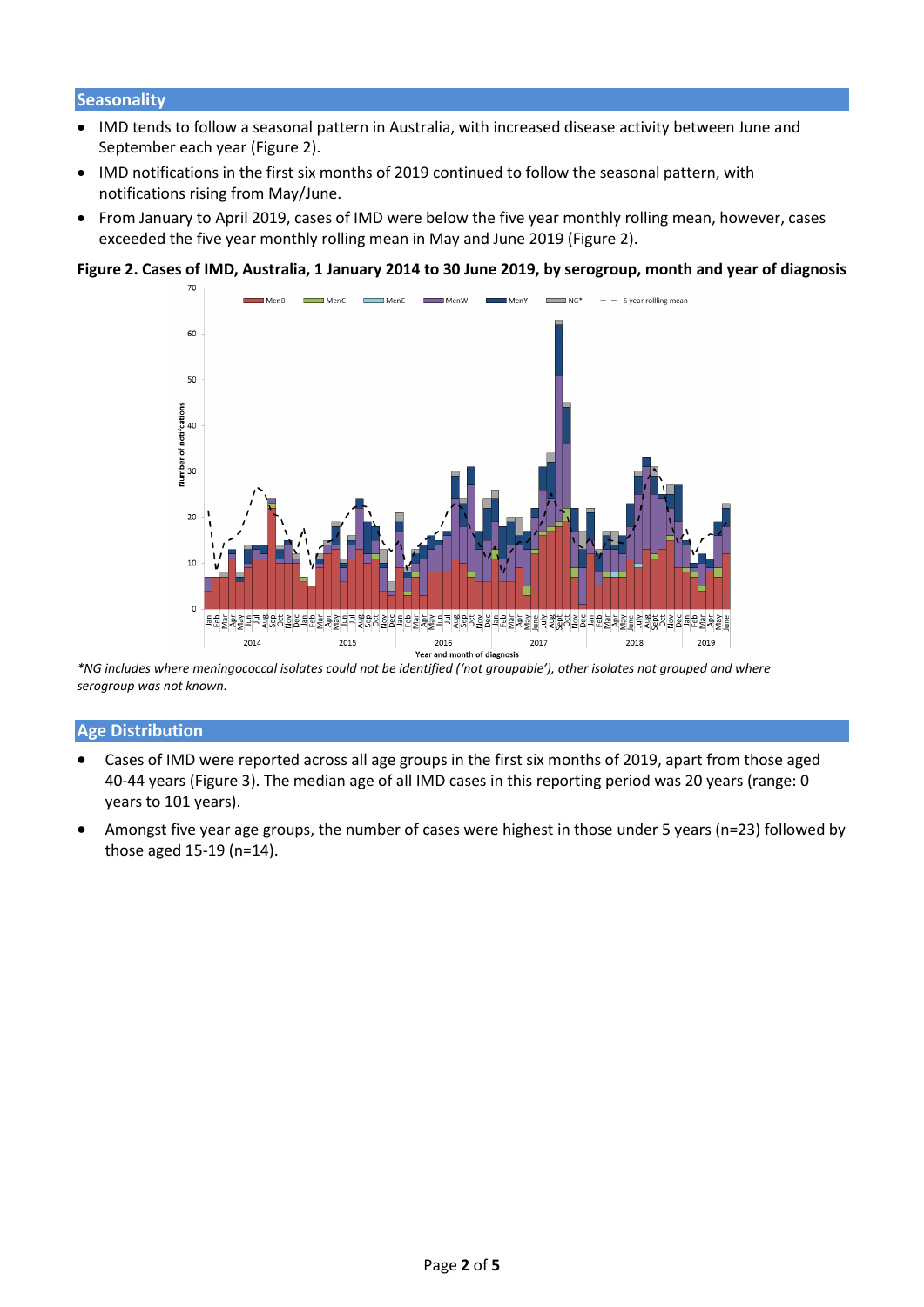

#### **Figure 3. Notifications of IMD, Australia, 1 January to 30 June 2019, by serogroup and age group**

#### **Geographical Distribution**

- From January to June 2019, cases of IMD were reported in all jurisdictions [\(Table 1\)](#page-2-0).
- The Australian Capital Territory and New South Wales experienced the lowest rate of IMD (0.2 per 100,000 population) and the Northern Territory experienced the highest (2 per 100,000).

<span id="page-2-0"></span>**Table 1. Notifications and rates of IMD, Australia, 1 January to 30 June 2019, by serogroup and state and territory**

|                    | <b>Notifications</b> |             |          |                |                |             |              |             |
|--------------------|----------------------|-------------|----------|----------------|----------------|-------------|--------------|-------------|
|                    |                      |             |          |                |                |             |              | Rate        |
|                    |                      |             |          |                |                |             |              | (per        |
|                    |                      |             |          |                |                |             |              | 100,000     |
| State or territory | B                    | C           | E        | W              | Y              | $NG*$       | <b>Total</b> | population) |
| <b>ACT</b>         | 1                    | 0           | 0        | 0              | 0              | 0           | 1            | 0.2         |
| <b>NSW</b>         | 13                   | $\Omega$    | 0        | 4              | $\overline{2}$ | $\mathbf 0$ | 19           | 0.2         |
| <b>NT</b>          | 1                    | $\mathbf 0$ | 0        | 4              | 0              | 0           | 5            | 2.0         |
| <b>QLD</b>         | 10                   | $\Omega$    | $\Omega$ | $\overline{2}$ | 7              | $\Omega$    | 19           | 0.4         |
| SA                 | 8                    | 0           | 0        | 2              | $\overline{2}$ | 0           | 12           | 0.7         |
| <b>TAS</b>         | $\overline{2}$       | $\Omega$    | $\Omega$ | $\overline{2}$ | 0              | 0           | 4            | 0.8         |
| <b>VIC</b>         | 8                    | 0           | 0        | 8              | $\overline{2}$ | 0           | 18           | 0.3         |
| <b>WA</b>          | 3                    | 5           | 0        | 3              | $\mathbf 0$    | 0           | 11           | 0.4         |
| <b>Australia</b>   | 46                   | 5           | 0        | 25             | 13             | 0           | 89           | 0.4         |

 $\mathsf{L}$ *\*NG includes where meningococcal isolates could not be identified ('not groupable'), other isolates not grouped and where serogroup was not known.*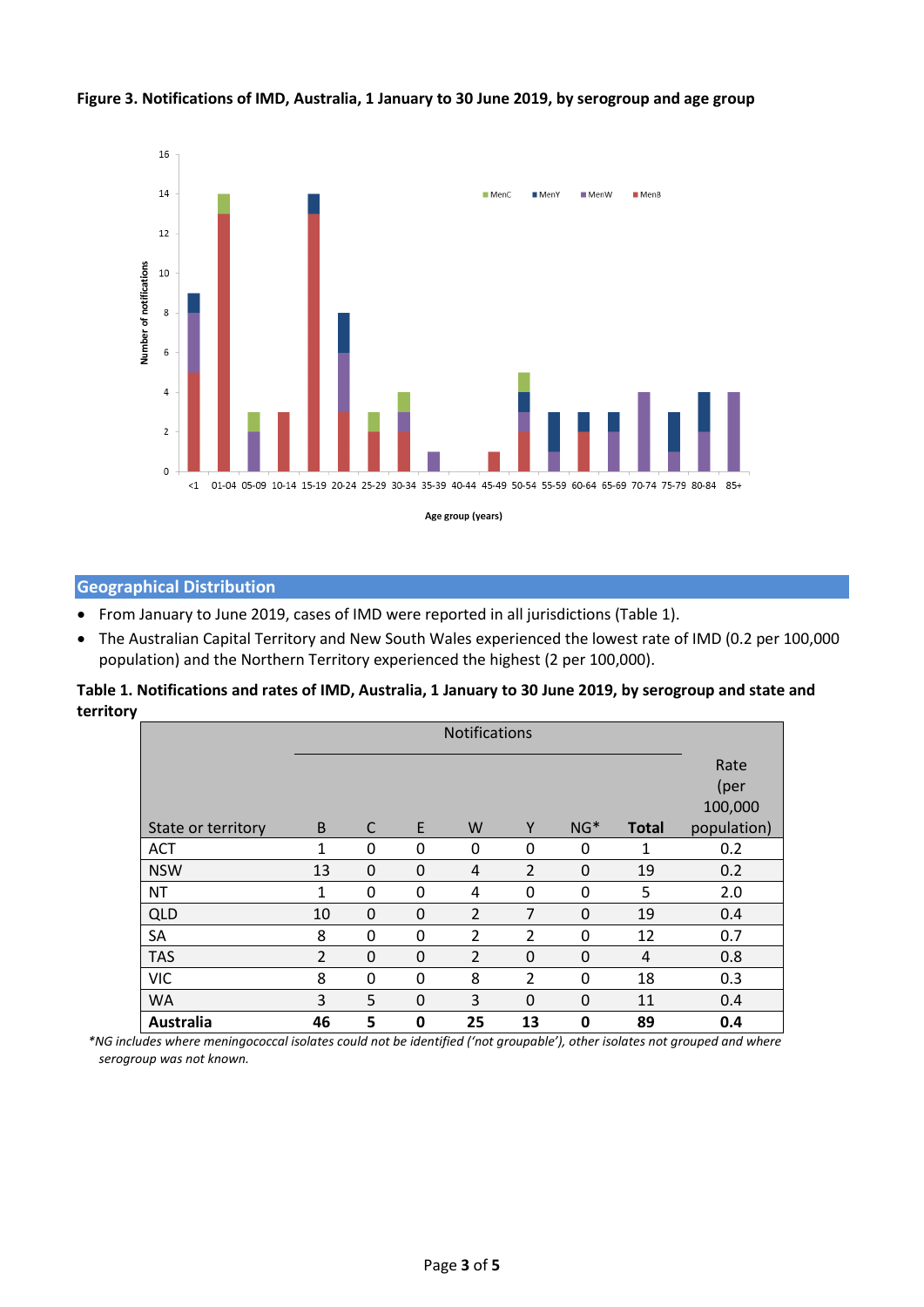#### **Severity**

- Of the 87 IMD cases reported in the first six months of 2019 for which data was available for intensive care unit (ICU) admissions, 45% (n=39) were admitted to ICU. This is higher when compared to the proportion of IMD cases admitted to ICU in the same period in 2018 (38%; 30/79); although, it is important to note that data completeness for IMD ICU admissions was also higher in 2019 (97%) compared to 2018 (73%).
- The serogroup with the highest proportion of cases admitted to ICU was MenC (60%; 3/5), followed by MenW (48%; 12/25), MenB (43%; 20/46) and MenY (31%; 4/13).
- There were five deaths amongst the 89 reported IMD cases for the period 1 January to 30 June 2019. Of these, two deaths were due to MenW, two due to MenB and one death was due to MenY.

#### **Serogroup analyses**

- The three most common meningococcal serogroups reported in Australia from January to June 2019 were MenB, MenW and MenY (Table 1).
- From 2002 to 2015, MenB was the predominant serogroup in Australia. Although the majority of cases are still due to MenB, since 2016 an increasing proportion of cases have been caused by MenW and MenY [\(Figure 1\)](#page-0-0).

#### **Serogroup B (MenB)**

- In the first six months of 2019 there were 46 cases of MenB reported (Table 1), representing 52% of all IMD cases reported.
- The number of IMD cases reported this period (n=46) was slightly lower compared to the number of cases reported in the same period in 2018 (n=49).
- MenB cases were predominantly reported in those aged 0-4 years and 15-19 years of age [\(Figure 3\)](#page-1-1). The median age of MenB cases reported was 15.5 years (range: 0 years to 64 years).
- In this reporting period, 26% (12/46) of MenB cases were reported in Aboriginal and Torres Strait Islander peoples.

#### **Serogroup W (MenW)**

- In the first six months of 2019 there were 25 cases of MenW reported (Table 1), representing 28% of all IMD cases reported. This was similar to the number of MenW cases reported in the same period in 2018 (n=27).
- MenW was reported across most age groups, with those aged 65 years and over most affected (n=13)[\(Figure 3\)](#page-1-1). The median age of MenW cases increased from 31 years (range: 0 years to 92 years) in the first six months of 2018 to 65 years (range: 0 years to 101 years) for the same period in 2019.
- In this reporting period, 20% (5/25) of MenW cases were reported in Aboriginal and Torres Strait Islander peoples.

#### **Serogroup Y (MenY)**

- In the first six months of 2019 there were 13 cases of MenY reported (Table 1), representing 14% of all IMD cases reported and a decrease of 43% on the number of MenY cases reported in the same period in 2018 (n=23).
- MenY was mostly reported in those aged over 50 years old [\(Figure 3\)](#page-1-1). The median age of MenY cases reported was 59 years (range: 0 years to 81 years).
- There was one case (8%) of MenY reported in Aboriginal and Torres Strait Islander peoples.

#### **Other serogroups (Men C, E, A and X)**

• Annual notifications of MenC have dramatically declined from 225 cases in 2002 to 13 cases in 2017 and four cases in 2018 (a 98% decrease) since the introduction of the MenC vaccine in 2003. In the first six months of 2019 there were five cases of MenC reported in Australia, all of which have been reported from WA. These cases were reported as part of a known outbreak during this reporting period and almost all were reported as being Indigenous (n=4).